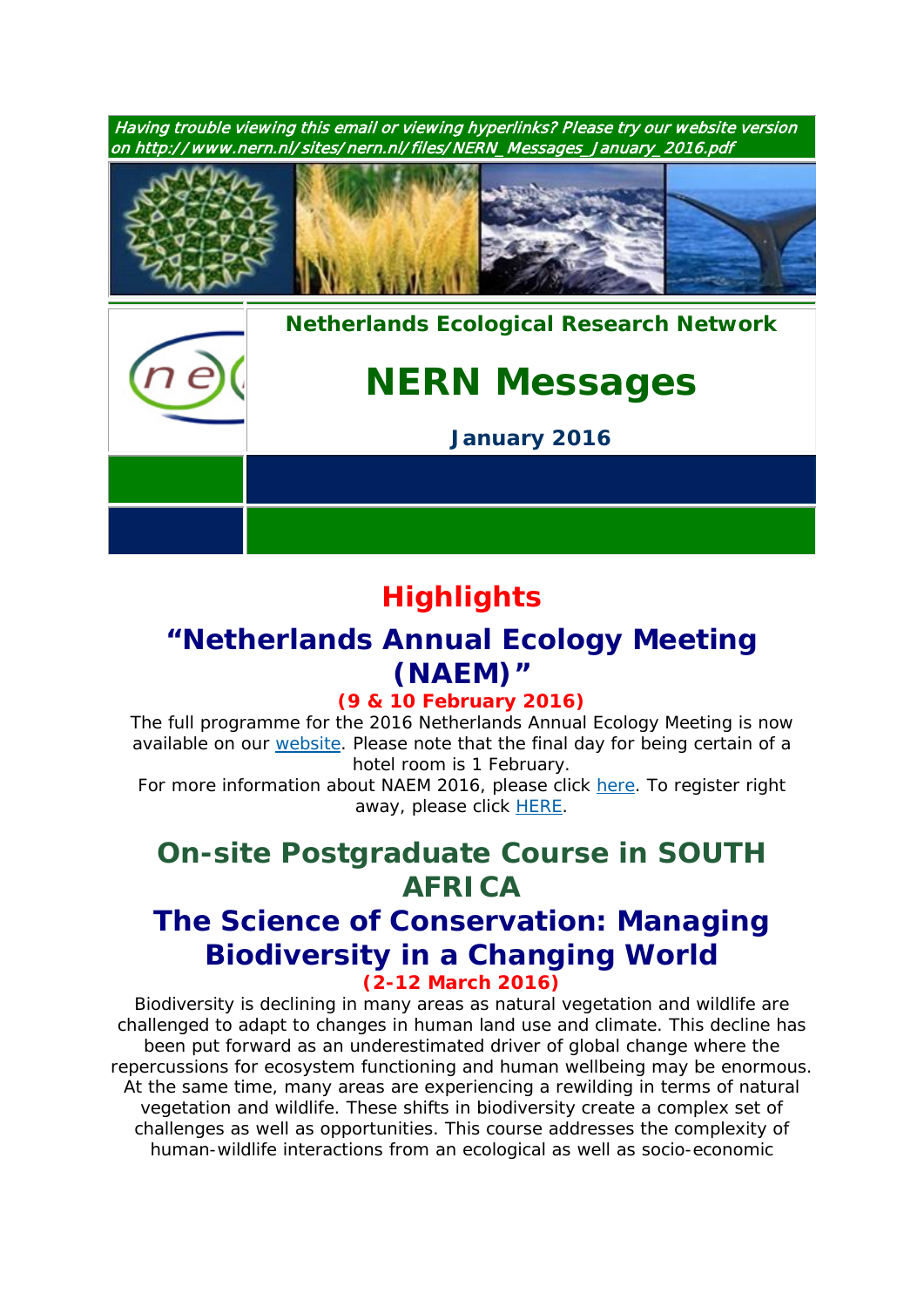*perspective. For more information and to register, please click [here.](https://www.pe-rc.nl/biodiversity2016) WHEN INTERESTED PLEASE BOOK BEFORE 27 JANUARY.*

#### **1. Workshops / Meetings / Symposia**

- **Netherlands Annual Ecology Meeting (NAEM)** (9-10 February 2016), Conference Centre De Werelt, Lunteren. For more information, please click [here.](http://nern.nl/NAEM2016)
- **Conference: Plant Genetics and Breeding Technologies** (1-3 February 2016) @ Vienna, Austria. For more information, please click [here.](http://viscea.org/index.php/plant-genetics-breeding)
- **Conference: Plant Model Species: Fundamentals and Applications** (3-5 February 2016) @ Vienna, Austria. For more information, please click [here.](http://viscea.org/index.php/plant-model-species)
- **Conference: Van chemie naar ecologie; perspectieven voor ecologische gewasbescherming** (19 February 2016) @ Amsterdam, the Netherlands. For more information, please click [here.](http://www.knaw.nl/nl/actueel/agenda/van-chemie-naar-ecologie)
- **Annual meeting of the Microbial Ecology division of the Koninklijke Nederlandse Vereniging voor Microbiologie (KNVM)** (26 February 2016) @ Congress Centre, Amsterdam, The Netherlands. For more information, please click [here.](http://muyzer.eu/annual-meeting-of-the-microbial-ecology-division-of-the-koninklijke-nederlandse-vereniging-voor-microbiologie-knvm/)
- **Student conference on Conservation Science** (22-24 March 2016) @ Cambridge, UK. For more information, please click [here.](http://sccs-cam.org/index.htm)
- **International Symposium: Future 4 Butterflies in Europe** @ (31 March 2 April 2016) Wageningen, The Netherlands. For more information, please click [here.](http://www.futureofbutterflies.nl/index.php?id=257)
- **Conference on Aquatic Invasive Species** (10-13 April 2016) @ Winnipeg, Manitoba, Canada. For more information, please click [here.](http://www.icais.org/)
- **Conference: Adaptations Futures - Practices and Solutions** (10-13 May 2016) @ Rotterdam, The Netherlands. For more information, please click [here.](http://www.adaptationfutures2016.org/)
- **Conference on Molecular Epidemiology and Evolutionary Genetics** (10-13 May 2016) @ Antwerp, Belgium. For more information, please click [here.](http://www.meegidconference.com/)
- **Conference: Unifying Ecology Across Scales** (24-29 July 2016) @ Biddeford, Maine, USA. For more information, please click [here.](https://www.grc.org/programs.aspx?id=13261)
- **5th International EcoSummit Congress on Ecological Sustainability** (29 August – 1 September 2016) @ Montpellier, France. For more information, please click [here.](http://www.ecosummit2016.org/)
- **10th INTECOL International Wetlands Conference** (19-24 September 2016) @ Changshu, China. For more information, please click [here.](http://www.intecol-10iwc.com/EN/Index.aspx)